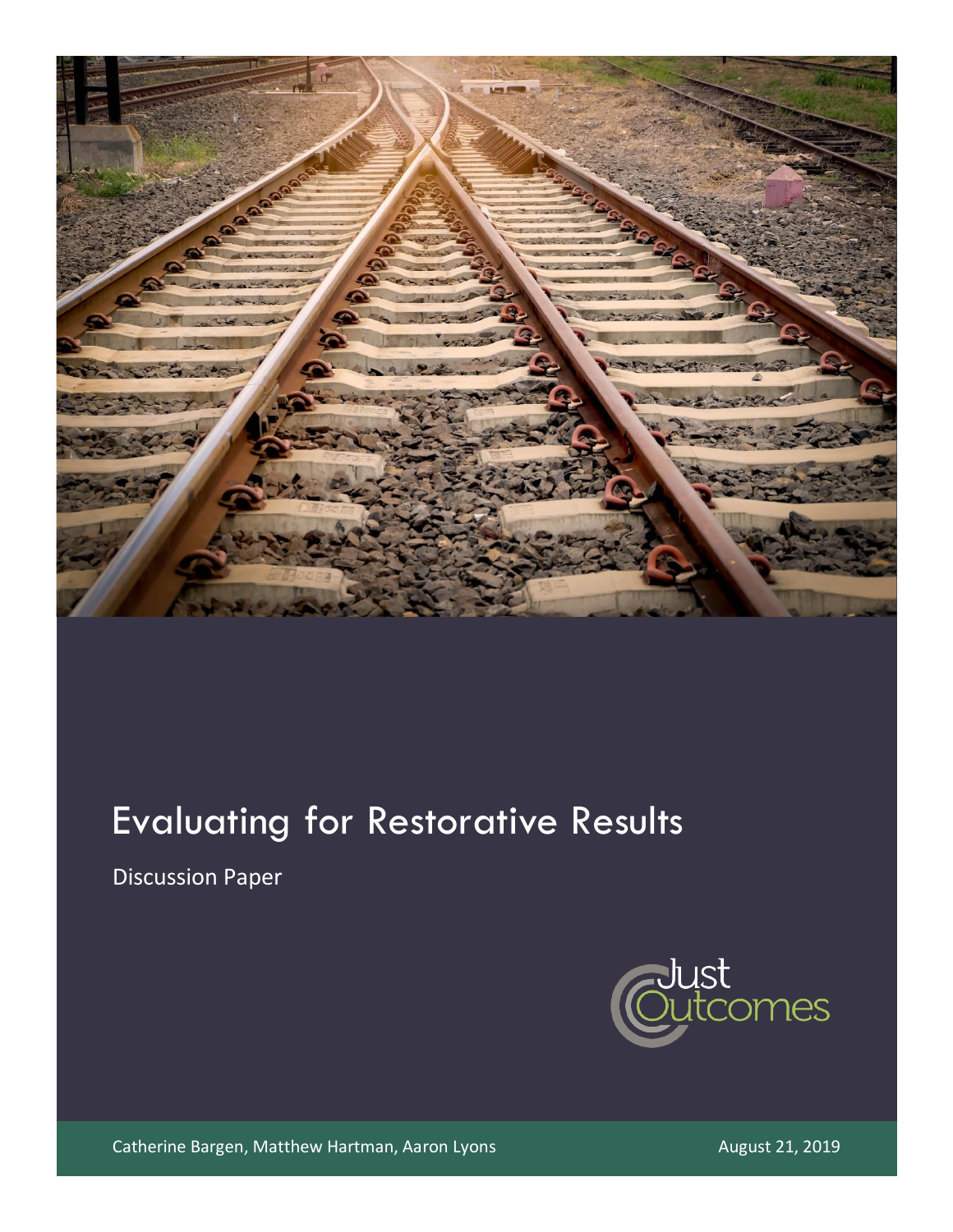### Introduction

*"Whether restorative justice is 'successful,' or not, is a complex question. To answer this question, one must think carefully about what it is one is studying, about what one wishes to achieve, and whether or how it might be measured, about what might serve as indicators of success, and then about ways to collect data" (Llewellyn, 2013).*

Most restorative justice providers would agree that evaluating their work is a good idea. Programs and practitioners want to know if what they are doing is "working," and often want to show their funders, referral agents and/or potential participants the supporting evidence. However, programs have not always had the time or opportunity to determine the measurable outcomes they seek, much less what outcomes they want to demonstrate (e.g. increased community connectedness, saving the courts money, increasing victim satisfaction, all of the above, none of the above). Without this planning, sometimes a guessing game ensues of what to evaluate and how to measure it. In addition, the word "evaluation" often evokes feelings of uncertainty, criticism, or fear of failure. Programs will naturally shy away from the task of evaluation if the perceived purpose is to demonstrate where they may not be measuring up to a theoretical ideal. Some rightly fear that where evaluation highlights gaps and opportunities for growth, there is a lack of funding and capacity to make the necessary changes. With these real-world concerns, sometimes evaluation doesn't feel like such a good idea after all.

The purpose of this paper is to invite restorative justice practitioners to think about and undertake the effort of evaluation creatively, within the context of collaboration, learning and support. To that end, we will explore the following topics:

- 1. Why is evaluation useful, and why should we do this as a community?
- 2. Why is there such strong resistance to evaluation?
- 3. What can evaluation look like if viewed through a restorative lens?

# Why Evaluate?

Most programs and individuals within the field of restorative justice are driven by a sense of purpose and desire to make a difference. Advocates and practitioners are often drawn to the potential of restorative justice to assist victims to have their needs met, to offer those who offend support and resources, to involve community members in justice issues and to support the health of individuals and communities. In addition, funders of restorative justice programs may wish to see evidence that the program is "effective" by (for example) reducing recidivism or court costs. All of these potential outcomes are noble pursuits, and programs often struggle to understand if and how they are achieving these outcomes for both clients and referral sources. However, instead of measuring the difference we are making in our communities and among those we serve, it is not uncommon for us as restorative justice providers to rely on academic studies and/or institutional statistics to prove that restorative justice is generally effective (a common example is "Restorative Justice: The Evidence" by Sherman and Strang, written in 2007). While there is value in pointing to these studies, many programs may still be in the dark as to whether their specific program is achieving desired outcomes, and whether participants are actually experiencing the benefits that programs often claim to deliver. Accordingly, the question "why evaluate?" may be answered simply: to support programs' confidence that they are successfully achieving their outcome goals for helping victims, offenders, and communities, while simultaneously learning how (or if) they might improve their services.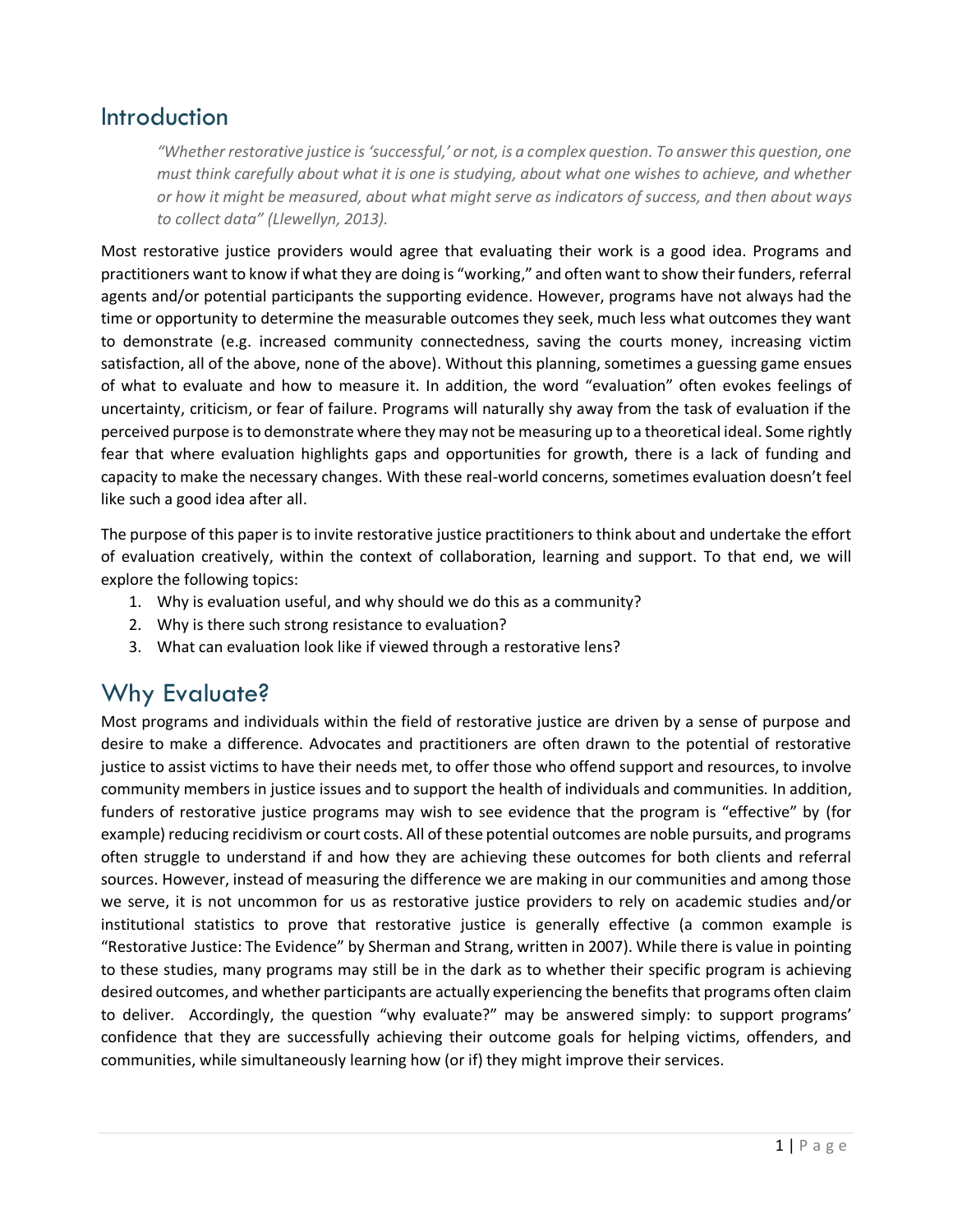# Understanding Resistance to Evaluation

While we may recognize that evaluation is a worthwhile undertaking, restorative justice advocates often sense that traditional approaches to evaluation are fraught with inequitable relationships between "experts" and "subjects." Dr. Rachel Cunliffe, in her decades of experience working with communities towards effective evaluation, notes that people may in fact experience evaluation as hurtful or scary because it is associated with assessing, rating, judging, critiquing, comparing and ranking. In addition, she points out, these judgements often come from those external to the field, and who therefore often do not understand the intent or needs behind the work. The relationship between the evaluator and the ones being evaluated is soured by an unproductive power dynamic, leaving those who often know most about their program in relatively helpless or inert positions. The information about the program "flows" into the evaluator, who in turn crafts this information into recommendations and plans to be followed, and often with significant budget or other resource implications.

Many have also experienced evaluation as privileging quantitative data that minimizes the stories of a program and place. The statement "you cannot measure everything" points to a feeling that traditional evaluation may ignore the value of care and relationships between programs and their communities. The value of the work itself is minimized due to a primary focus on outcomes. This can be frustrating and demoralizing for administrators and practitioners that have invested significant commitment and time to transformative work.

Given these perspectives and experiences, some may react by avoiding evaluation altogether, or dismissing the results as irrelevant. Yet the overall priority of learning about programs in order to affirm efficacy and improve service are worthwhile and essential goals. The questions, then, become:

- How might we challenge the traditional evaluation paradigm?
- What might effective evaluation look like if it were more aligned with restorative justice values and principles?

# A Restorative Approach to Evaluation

Much has been written on the distinctions and connections between innovative approaches to evaluation, such as developmental evaluation, cluster evaluation, participatory evaluation, collaborative evaluation and other terms. This paper will not engage with all of these distinctions. What we do wish to emphasize is that the traditional approach of external evaluators making judgements about a program is no longer the only "frame" from which to view evaluation. Instead, there are a variety of more inclusive, vibrant and even restorative approaches to evaluation that we wish to emphasize, in order to set a foundation of the "*Evaluating for Restorative Results in BC*" project.

For some time now, innovators have been developing new and engaging ways to envision evaluation practices. One example is Developmental Evaluation. According to the Collaboration Primer,

*"Developmental evaluation is an evaluation strategy that supports ongoing innovation and growth by providing real-time feedback in dynamic environments. In developmental evaluation, the goal is to actively shape the course of development by providing key insights to facilitate learning and inform decision making (Collaboration Primer, 2006)."*

Michael Patton (2011) provides a variety of comparisons between traditional and developmental evaluation, a few of which are adapted in the table below: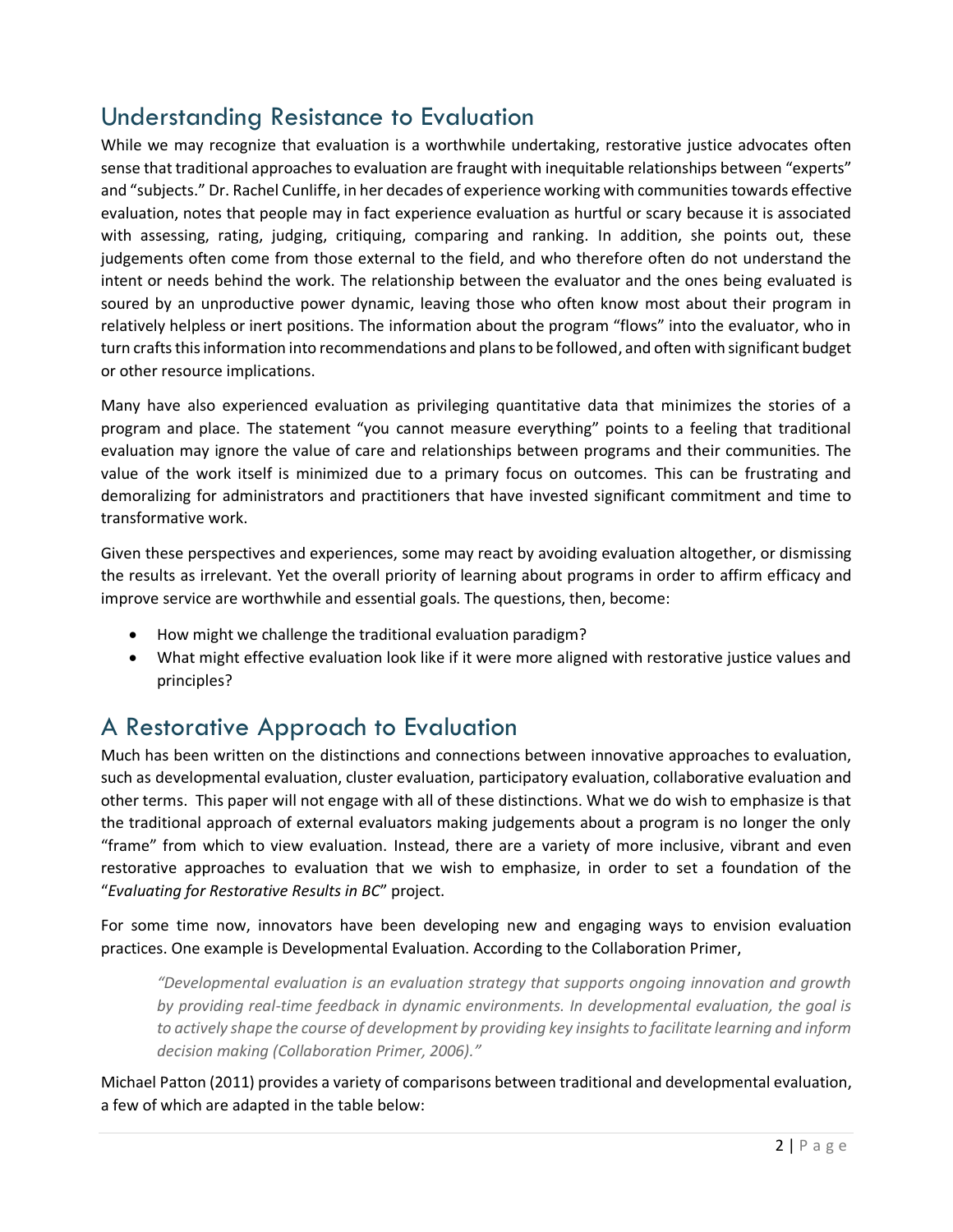|                                                             | <b>Traditional Evaluations</b>                                                                   | Developmental Evaluations                                                                                                                                        |
|-------------------------------------------------------------|--------------------------------------------------------------------------------------------------|------------------------------------------------------------------------------------------------------------------------------------------------------------------|
| <b>Evaluation Design</b>                                    | Evaluator is expert and designs based<br>on rigorous evaluation strategies and<br>methodologies. | Evaluation is co-created between<br>evaluator and those engaged with<br>change process.                                                                          |
| <b>Ideal Evaluator</b><br><b>Stance</b>                     | Position the evaluator outside to<br>assure credible independence and<br>objectivity.            | Evaluator acts as facilitator and<br>learning coach. Credibility relies on<br>mutually respectful relationships.<br>Evaluator may be internal to the<br>program. |
| <b>Locus and Focus of</b><br>Accountability                 | Accountability directed toward<br>external actors, leaders, and funders.                         | Accountability based on program and<br>agency's values and principles.                                                                                           |
| <b>Impact of Evaluation</b><br>on Organizational<br>Culture | Often creates a fear of failure.                                                                 | Develops and cultivates a desire for<br>deep reflection and learning.                                                                                            |

Notice how evaluation is reframed here from being a linear process accountable to external demands, to a cyclical learning process accountable to a program's internal values and principles. Because of the negative preconceptions that most individuals and programs have about evaluation, we believe it is useful to build relationships before undertaking evaluative work in order to clarify expectations and build trust among those involved in the evaluation.

Trust is foundational to the shift toward more collaborative and exploratory approaches to evaluation. For successful innovation, trust must be built among those identifying as evaluators, program administrators, and participants—and this takes time. O'Sullivan (2004) has described collaborative evaluation as a form of participant evaluation that emphasizes the engagement (and therefore development of trust) of key program stakeholders in the evaluation process. In a developmental/collaborative evaluation process, the expertise of the participants, program staff, and program leadership must be engaged in all phases of the evaluation process. She goes on to explain that collaborative evaluation "enhances their [participants'] understanding of evaluation so that they gain new skills" (O'Sullivan, 2004, p. 26). So, while this approach requires more initial time with relationship-building than a traditional model of evaluation would normally set aside, the learning benefits and development of skills become well worth the effort.

"Evaluation voices" is one way of establishing evaluative mechanisms which support the creation and maintenance of a collaborative learning community (O'Sullivan, 2004, pg. 28). This approach combines cluster evaluation and collaborative evaluation. Cluster evaluation brings together similar programs to strengthen evaluation expertise. When combined with collaborative evaluation, O'Sullivan (2004) explains that,

*"programs with similar goals can strengthen their evaluation strategies through cluster networking and must build evaluation expertise from within. To accomplish this, evaluators from different programs with similar intents meet to focus on a process " (p. 28).*

Evaluation voices has a "consistent process of (a) perceiving a vision for the program(s), (b) forming evaluation questions relevant to that vision, (c) designing and implementing an information system to help answer those questions, and (d) summarizing the information collected so that the vision for the program may be revisited" (O'Sullivan, 2004, p. 29). Accordingly, we suggest that a trusted "learning community"